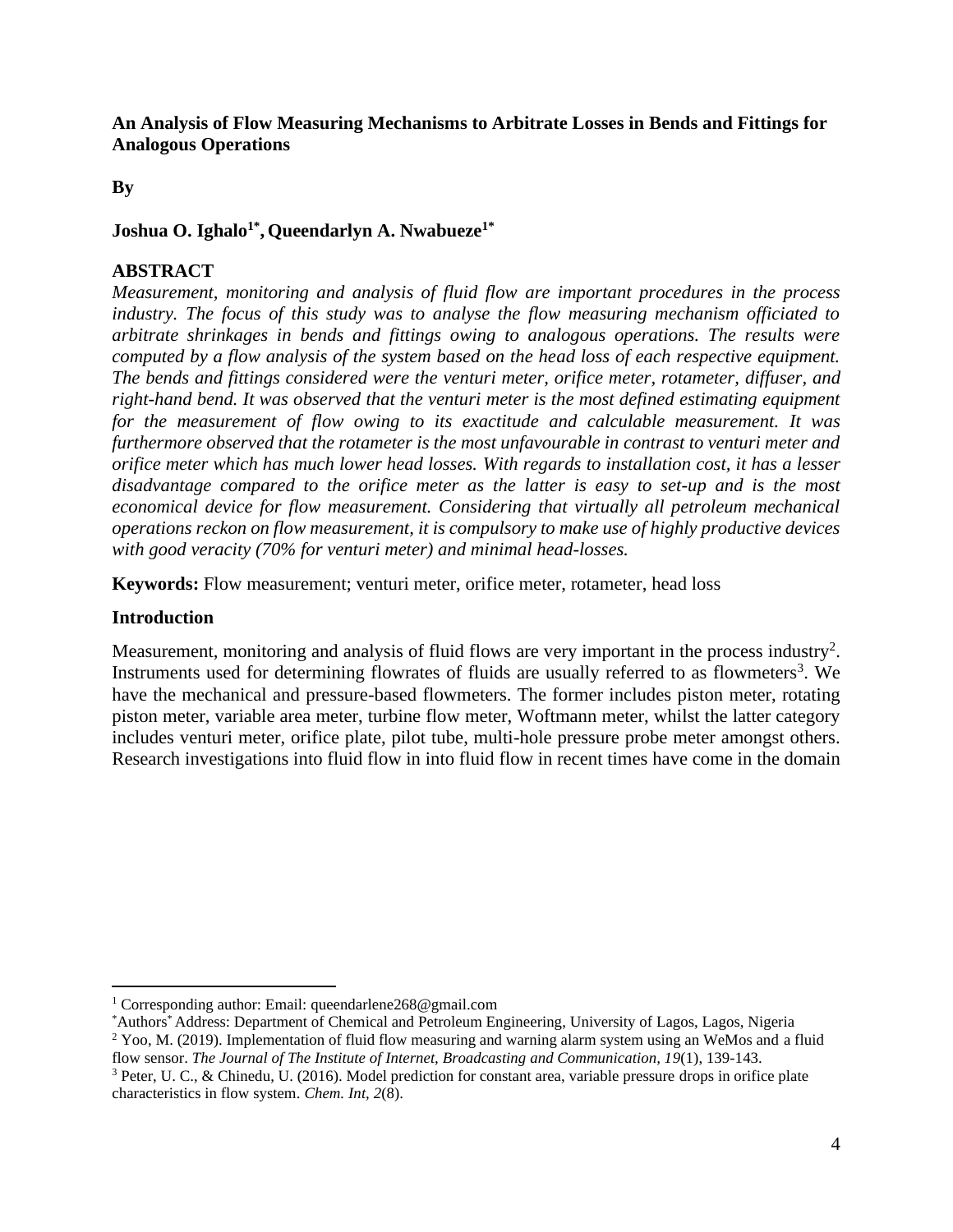measurement and data transmission4,5, instrumentation6,7, theoretical modelling3,8, computer aided modelling9,10,11 and a host of other approaches.

Different aspects of a variety of flowmeters (especially orifice meters, venturi meters and rotameters) have been studied in open literature. A study was carried out on the effect of fluid viscosity on the rotameter<sup>7</sup>. Theoretical models were developed to examine the effect of density, viscosity, orifice plate area and pressure on fluid flow characteristics<sup>3</sup>. Tukiman et al.<sup>11</sup> harnessed computational fluid dynamics technique in investigating fluid flow through orifice plates. The flow characteristics of multi-hole orifice meters was evaluated both numerically and experimentally<sup>10</sup>. A study was carried out on the effect of an abrupt change in the pipe diameter on the accuracy of venturi meters using computational fluid dynamics<sup>9</sup>. An analysis was carried out to investigate how the orifice to pipe diameter ratio affects fluid flow characteristics (specifically the flow field behind a thin circular square-edged orifice plate)<sup>12</sup>. A comparison was made to study how different orifice geometries and evaluated how they affect pressure drop using computational fluid dynamics<sup>13</sup>. Murugan et al<sup>14</sup> used harnessed artificial neural networks in doing a non-linearity error compensation for venturi flowmeters. If  $ft^{15}$  evaluated and compared the permanent pressure losses from a variety of recent flowmeter technologies. Elobeid *et al.* (2016)A study was carried out on the effect of inclination and water cut on venturi pressure drop measurements for oil-water flow

 $4$  Yan, Z., Geng, Y., Wei, C., Wang, T., Gao, T., Shao, J., Hu, X., & Yuan, M. (2017). Design of a continuous wave mud pulse generator for data transmission by fluid pressure fluctuation. *Flow Measurement and Instrumentation, 59*, 28-36.

<sup>5</sup> Yoo, M. (2019). Implementation of fluid flow measuring and warning alarm system using an WeMos and an fluid flow sensor. *The Journal of The Institute of Internet, Broadcasting and Communication, 19*(1), 139-143.

<sup>6</sup> Alexander, E., Guo, Q., Koppal, S., Gortler, S., & Zickler, T. (2016). *Focal flow: Measuring distance and velocity with defocus and differential motion.* Paper presented at the European conference on computer vision.

<sup>7</sup> Jiang, W., Zhang, T., Xu, Y., Wang, H., Guo, X., Lei, J., & Sang, P. (2016). The effects of fluid viscosity on the orifice rotameter. *Measurement Science Review, 16*(2), 87-95.

<sup>8</sup> Gajan, P., Decaudin, Q., & Couput, J. (2015). Analysis of high-pressure tests on wet gas flow metering with a venturi meter. *Flow Measurement and Instrumentation, 44*, 126-131.

<sup>9</sup> Sharp, Z. B., Johnson, M. C., & Barfuss, S. L. (2016). Effects of Abrupt Pipe Diameter Changes on Venturi Flowmeters. *Journal‐American Water Works Association, 108*(8), E433-E441.

<sup>10</sup> Singh, V., & Tharakan, T. J. (2015). Numerical simulations for multi-hole orifice flow meter. *Flow Measurement and Instrumentation, 45*, 375-383.

<sup>11</sup> Tukiman, M., Ghazali, M., Sadikin, A., Nasir, N., Nordin, N., Sapit, A., & Razali, M. (2017). *CFD simulation of flow through an orifice plate.* Paper presented at the IOP Conference Series: Materials Science and Engineering. <sup>12</sup> Shan, F., Liu, Z., Liu, W., & Tsuji, Y. (2016). Effects of the orifice to pipe diameter ratio on orifice flows. *Chemical Engineering Science, 152*, 497-506.

<sup>13</sup> Sanghani, C., Jayani, D., Dobariya, C., Sabhadiya, G., & Gohil, J. (2016). Comparative Analysis of Different Orifice Geometries for Pressure Drop. International Journal of Science Technology & Engineering, 2(10), 494-499.

<sup>14</sup> Murugan, S., Umayal, S., Srinivasan, K., Aruna, M., Murugan, S., Umayal, S., Srinivasan, K., & Aruna, M. (2016). Nonlinearity Error Compensation of Venturi Flow Meter Using Evolutionary Optimization Algorithms. International Journal, 3, 30-39.

<sup>&</sup>lt;sup>15</sup> Ifft, S. A. (2007). Permanent pressure loss comparison among various flowmeter technologies. Electric Age, 9, 70-72.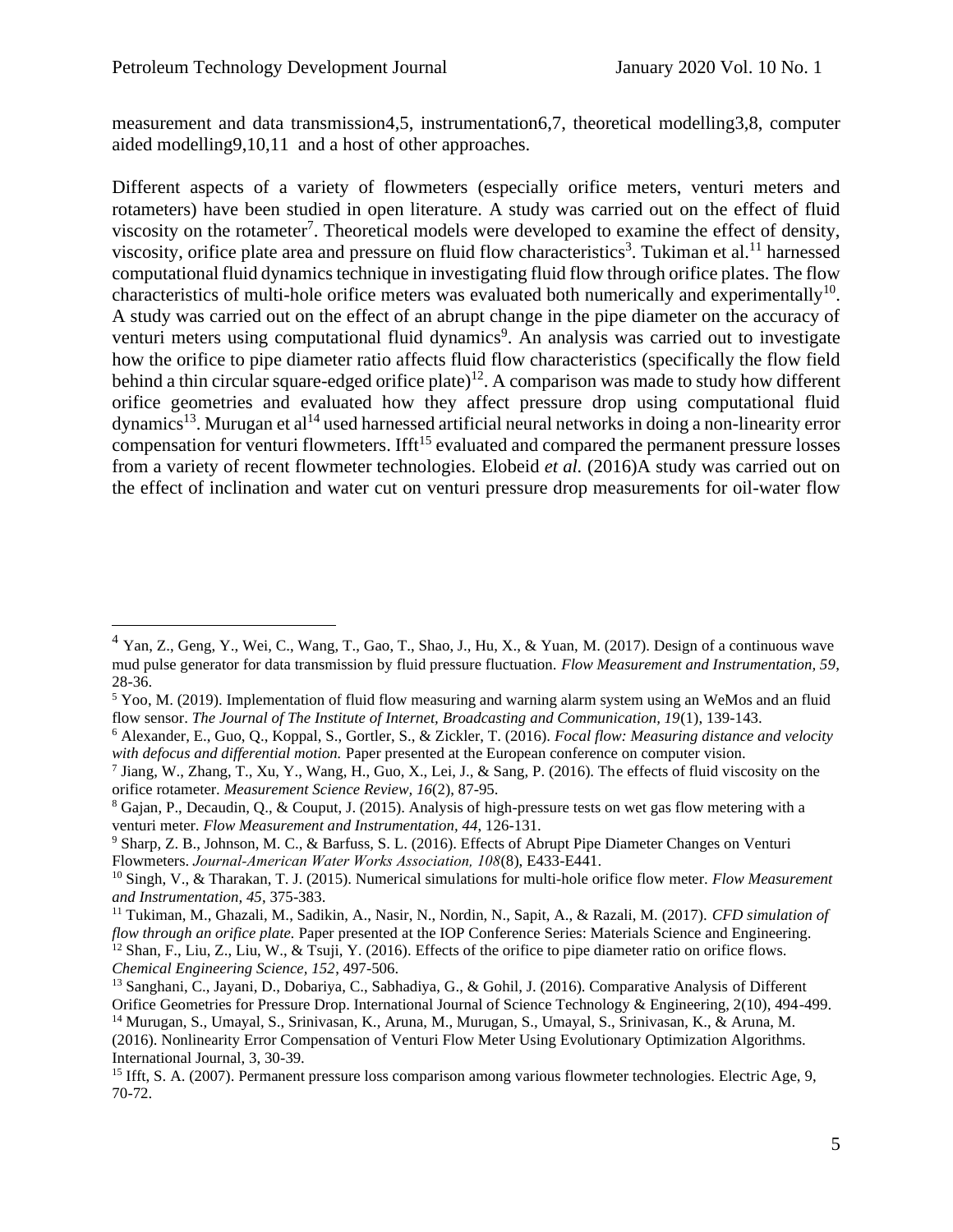experiments<sup>16</sup>. A variety of other studies on the orifice meters<sup>17</sup>, venturi meters<sup>17,18</sup>, rotameters<sup>19</sup> and bends<sup>20,21</sup> have been conducted in recent times. Most of these studies evaluated bends and fittings in flow-lines in a standalone perspective. Arbitrating head losses in systems with a combination of bends and fittings is unreported based on the above review.

The presence of bends and fittings on flow lines tends to have negative effect on the fluid flow in that the head losses are increased. It is important to recover flow head as quick as possible to save energy and  $cost^{13}$ . For more efficient process operation, analysis to arbitrate these losses and determine the advantages and consequences of different flow measurement devices is pertinent. After a thorough search by the authors, it was observed that studies have not endeavoured to evaluate the arbitration of head loss in combinatorial apparatus consisting of and inter-related sequence of bends and fittings. This study seems quite a first of its kind in this approach. It is pertinent that this gap in knowledge be exploited as it would be invaluable to process systems engineers. The aim of this study is to analyse the flow measuring mechanism officiated to arbitrate shrinkages in bends and fittings owing to analogous operations. The results will be computed by a flow analysis of the system based on the head loss of each respective equipment. The bends and fittings to be considered in the study are the venturi meter, orifice meter, rotameter, diffuser and right-hand bend. This study comes at a time where concerted effort is being made to reduce head losses in general and those due to flow-line instrumentation.

#### **Methodology**

#### *Experimental Setup*

The order and arrangement of the bends and fittings on the flow line are represented in figure 1. The water goes into the set-up (Figure 1) through a transparent thermoplastic acrylic resin venture lilt which consists of a vertical continuously focusing section, superseded by a gorge, then by a vertically increasing deviating section. Pressure estimations that take place in the currents occur at the entrance to the meter point  $(A)$  at the passage  $(B)$  and at the outlet  $(C)$ . Following a correction in the segment through a briskly splitting area and a farther estimating terminal (D), the stream heads down a sealing expanse and goes through the orifice plate meter.

<sup>&</sup>lt;sup>16</sup> Elobeid, M. O., Alhems, L. M., Al-Sarkhi, A., Ahmad, A., Shaahid, S. M., Basha, M., Xiao, J., Lastra, R., & Ejim, C. E. (2016). Effect of inclination and water cut on venturi pressure drop measurements for oil-water flow experiments. *Journal of Petroleum Science and Engineering, 147*, 636-646.

<sup>&</sup>lt;sup>17</sup> Hollingshead, C. L., Johnson, M. C., Barfuss, S. L., & Spall, R. E. (2011). Discharge coefficient performance of Venturi, standard concentric orifice plate, V-cone and wedge flow meters at low Reynolds numbers. *Journal of Petroleum Science and Engineering, 78*(3-4), 559-566.

<sup>&</sup>lt;sup>18</sup> Foley, J. N., Thompson, J. W., Williams, M. M., Penney, W. R., & Clausen, E. C. (2015). A Simple, Inexpensive Venturi Experiment–Applying the Bernoulli Balance to Determine Flow and Permanent Pressure Loss.

<sup>19</sup> Canli, E., & Ali, A. (2019). *Steady and transient flow structure in a rotameter with a ball float.* Paper presented at the EPJ Web of Conferences.

<sup>&</sup>lt;sup>20</sup> Abdulkadir, M., Zhao, D., Sharaf, S., Abdulkareem, L., Lowndes, I., & Azzopardi, B. (2011). Interrogating the effect of 90 bends on air–silicone oil flows using advanced instrumentation. *Chemical Engineering Science, 66*(11), 2453-2467.

<sup>21</sup> Blanckaert, K., & Graf, W. H. (2001). Mean flow and turbulence in open-channel bend. *Journal of Hydraulic Engineering, 127*(10), 835-847.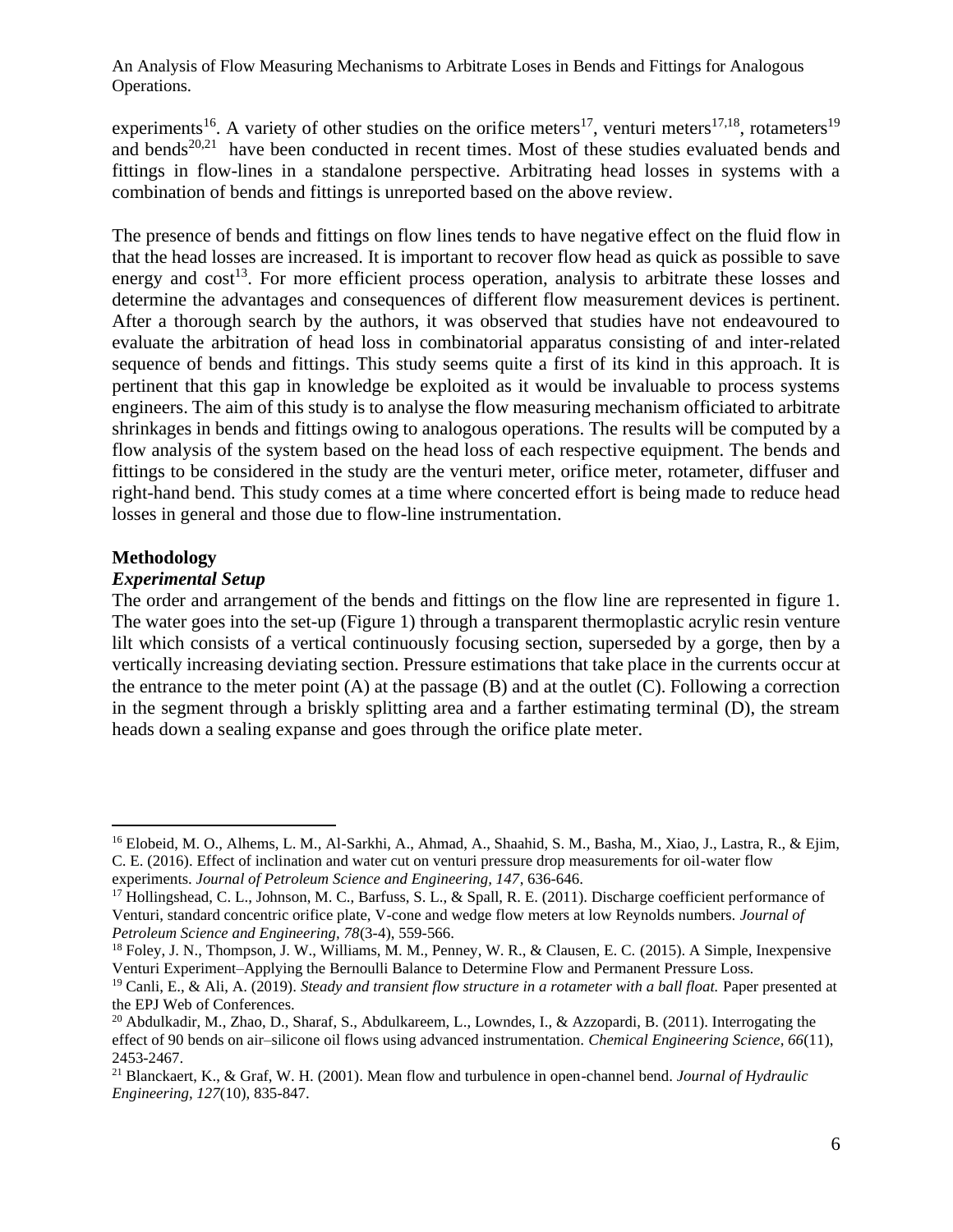

**Figure 1: Flow Measuring Apparatus**

This cadence is produced from a brass plate having a grip of curtailed diameter through which the liquid flows and is seated in-between two pressure ebbed Perspex rims (E) and (F). After a sealing expanse and a right-angled inflexion which is also pressure remitted (I) and (H) (so that inflexions perdition coefficient may be desired), the stream is introduced into the rotameter. This comprises of a translucent remitted tube for an estimation of the wharf, appraised from the extent on the barrier of the rotameter, is an estimate of the flowrate. The pressure decline over the rotameter is achieved from the manometer alignment (H) and (I). Succeeding the rotameter, the water rebounds by means of control nozzle to the pneumatic seat and measure vessel.

## *Experimental Procedure*

The equipment for measuring flow was placed in position. The water injection was turned on using a switch positioned at the margin of the set-up. The nozzle was habituated until the rotameter stream was at a suitable intermediate position on its tapered tube. The stream rate was contracted through the use of a bridled nozzle till the point where no flow was detected. An array of experimental values was then appropriated from each equipment i.e., the orifice meter, rotameter, etc., and the gotten values duly noted. After obtaining the values, the water was acquiesced to spurt. While the amount of water pumped was about a mass 1kg, the time-ticker was stopped and the time value summarily recorded. The arrangement was later ebbed in position to be un-stabled by 2kg.

#### *Analysis of head loss and inlet kinetic head*

The readings from the rotameter are in centimeters while the manometric readings are in millimeters. All computations are in infinite values to limit the condition of negative values. For the venturi meter: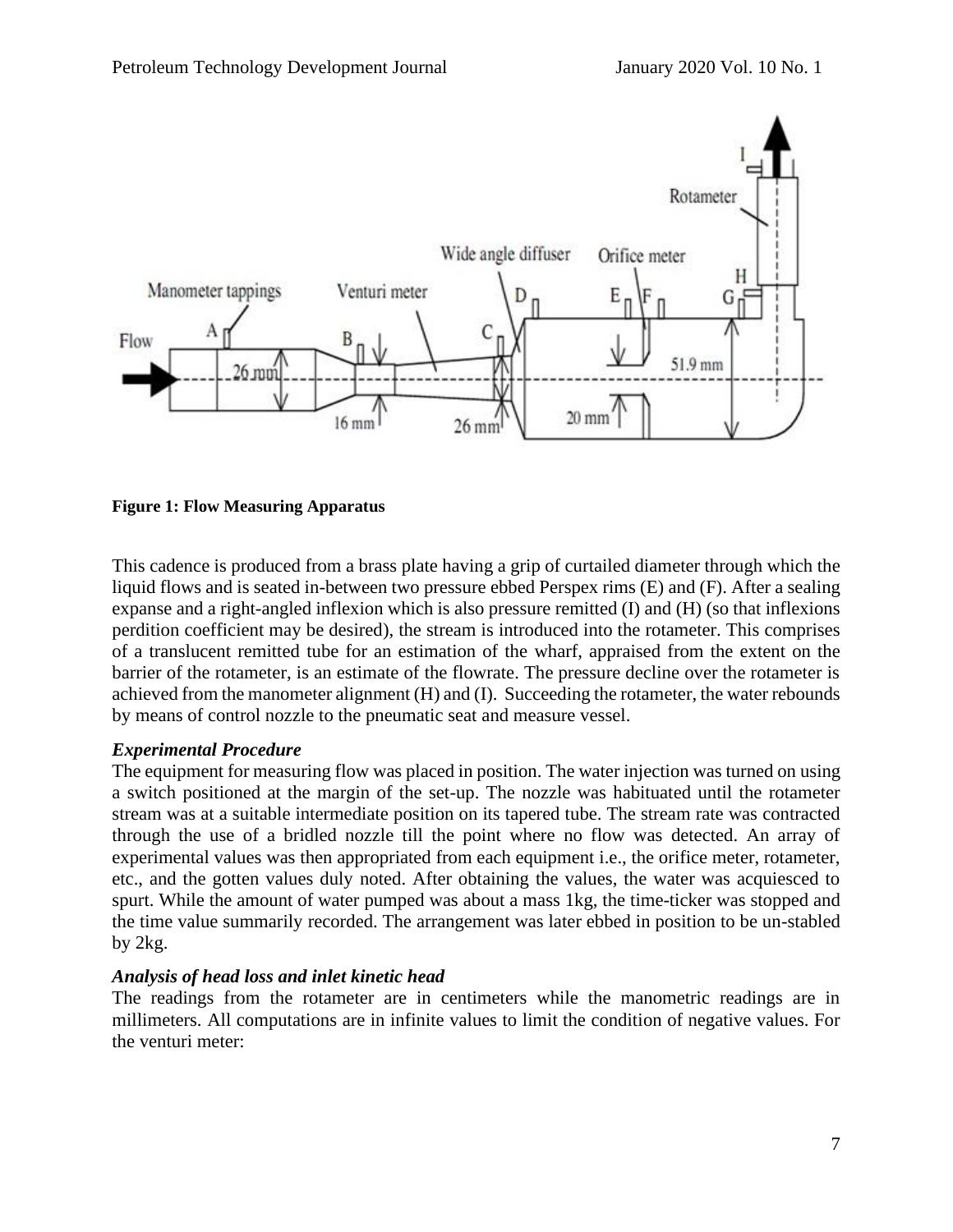Discharge:  $Q = 9.55 \times 10^{-4} (h_A - h_B)^{1/2}$  in m<sup>3</sup>/s Mass flow:  $m = 0.955(h_A - h_B)$  in kg/s Inlet kinetic head:  $kh = 0.156(h_A - h_B)$  in meters Head loss:  $\Delta h_{AB} = (h_A - h_B)$  in meters For the orifice meter; Discharge:  $Q = 9.10 \times 10^{-4} (h_E - h_F)^{1/2}$  in m<sup>3</sup>/s Mass flow:  $m = 0.910(h_E - h_F)$  in kg/s Inlet kinetic head:  $kh = (\frac{1}{6})$  $\frac{1}{6}$ )0.156( $h_A - h_B$ ) in meters Head loss:  $\Delta h_{EF} = (h_E - h_F)$  in meters

For the rotameter, the mass flow is determined from the plot of mass flow against discharge gotten from the equipment manual. And the density of water  $(p)$  was taken as 1000 kg/m<sup>3</sup>.

Discharge:  $Q = \frac{m}{n}$  $\frac{m}{p}$  in m<sup>3</sup>/s

Head loss:  $\Delta h_{HI} = (h_H - h_I)$  in meters

Inlet kinetic head:  $kh = 0.156(h<sub>H</sub> - h<sub>I</sub>)$  in meters

For the diffuser

Inlet kinetic head:  $kh = 0.156(h_c - h_p)$  in meters

Outlet kinetic head:  $kh_{out} = (\frac{1}{16})$  $\frac{1}{16}$ )*kh* in meters

Head loss:  $\Delta h_{CD} = h_c + kh - kh_{out}$  in meters

For the right-angled bend

Inlet kinetic head:  $kh = 0.156(h<sub>G</sub> - h<sub>H</sub>)$  in meters

Outlet kinetic head:  $kh_{out} = (\frac{1}{16})$  $\frac{1}{16}$ )*kh* in meters

Head loss:  $\Delta h_{GH} = h_G + kh - kh_{out}$  in meters

Where  $kh$  is the kinetic head,  $\Delta h$  is head loss, Q is discharge and m is mass flow. The relevant units are alongside each formula. Letters A to I are referring to points marked in figure 1.

#### **Results and Discussion**

Upon performing the experiments, the readings from the venture meter, orifice meter and rotameter were tabulated and represented in table 1. Letters A to I are as indicated in figure 1.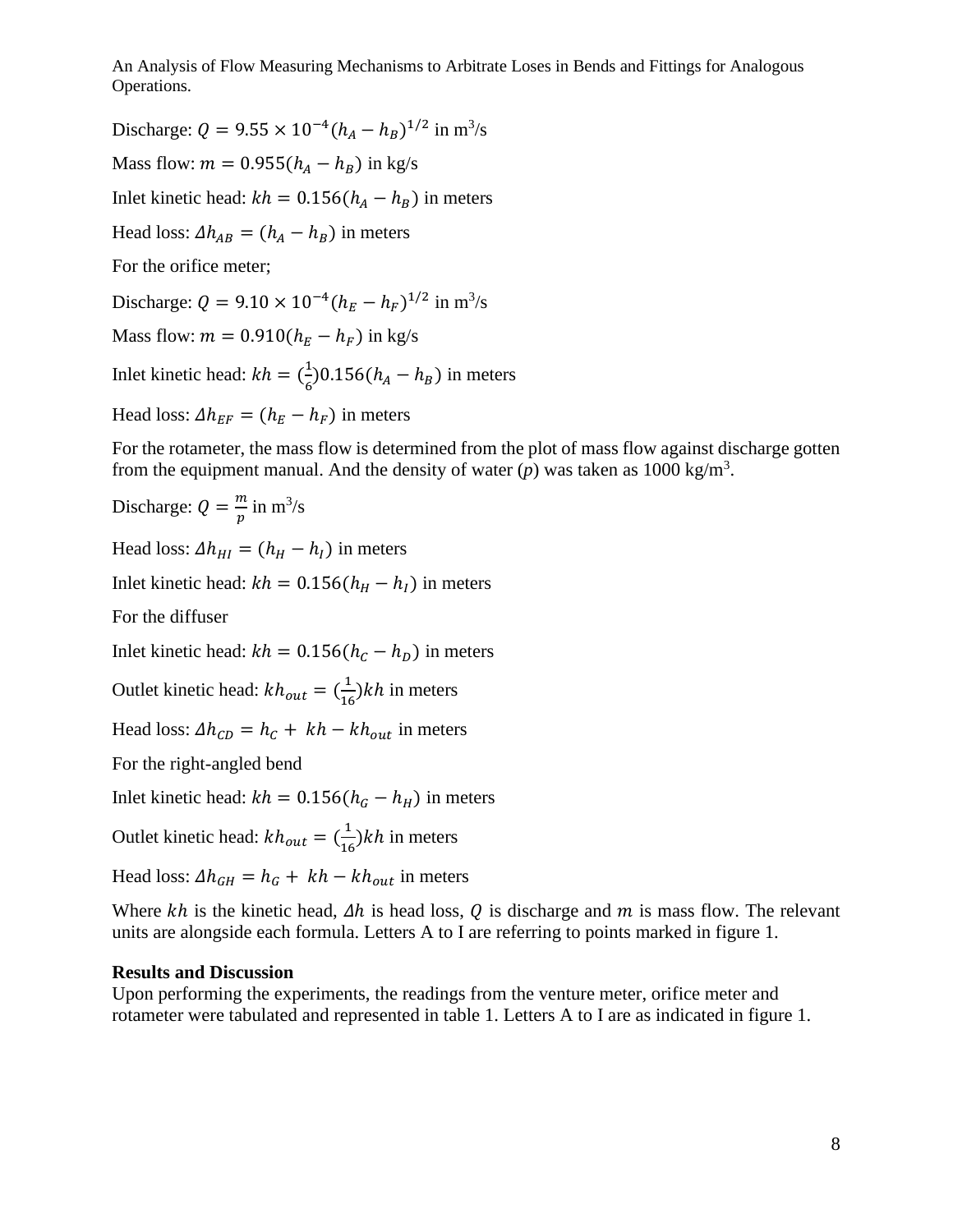| S/N            | $A$ (mm) | $B$ (mm) | $C$ (mm) | $\mathbf{D}$ (mm) | $E$ (mm) | $F$ (mm) | $G$ (mm) | $H$ (mm) | 1    |
|----------------|----------|----------|----------|-------------------|----------|----------|----------|----------|------|
|                |          |          |          |                   |          |          |          |          | (mm) |
|                | 185      | 180      | 120      | 150               | 157      | 160      | 165      | 170      | 100  |
| 2              | 190      | 185      | 125      | 160               | 165      | 170      | 175      | 180      | 110  |
| 3              | 195      | 190      | 135      | 165               | 170      | 175      | 180      | 185      | 120  |
| $\overline{4}$ | 200      | 195      | 140      | 170               | 175      | 180      | 185      | 190      | 130  |
| 5              | 205      | 200      | 150      | 175               | 182      | 185      | 190      | 195      | 140  |

## **Table 1: Readings obtained from the apparatus**

Applying the equations in section 2.3 against the data obtained in the table (albeit converted to meters), we obtain the data presented in tables 2, 3, 4, 5 and 6 for venturi meter, orifice meter, rotameter, diffuser and right-hand bend respectively.

# **Table 2: Readings for the Venturi Meter**

| S/N            | Mass flow (kg/s) | Inlet kinetic head (m) | Head loss (m) |
|----------------|------------------|------------------------|---------------|
|                | 0.0675           | $7.80x10^{-4}$         | $5x10^{-3}$   |
| $\overline{2}$ | 0.0675           | $7.80x10^{-4}$         | $5x10^{-3}$   |
| 3              | 0.0675           | $7.80x10^{-4}$         | $5x10^{-3}$   |
| 4              | 0.0675           | $7.80x10^{-4}$         | $5x10^{-3}$   |
| 5              | 0.0675           | $7.80x10^{-4}$         | $5x10^{-3}$   |
|                |                  |                        |               |

|  | Table 3: Readings for the Orifice Meter |  |  |  |
|--|-----------------------------------------|--|--|--|
|--|-----------------------------------------|--|--|--|

| S/N | Mass flow (kg/s) | Inlet kinetic head (m) | Head loss $(m)$ |
|-----|------------------|------------------------|-----------------|
| 1   | 0.0498           | $1.30x10^{-4}$         | 0.003           |
| 2   | 0.0643           | $1.30x10^{-4}$         | 0.005           |
| 3   | 0.0643           | $1.30 \times 10^{-4}$  | 0.005           |
| 4   | 0.0643           | $1.30 \times 10^{-4}$  | 0.005           |
| 5   | 0.0498           | $1.30 \times 10^{-4}$  | 0.003           |
|     |                  |                        |                 |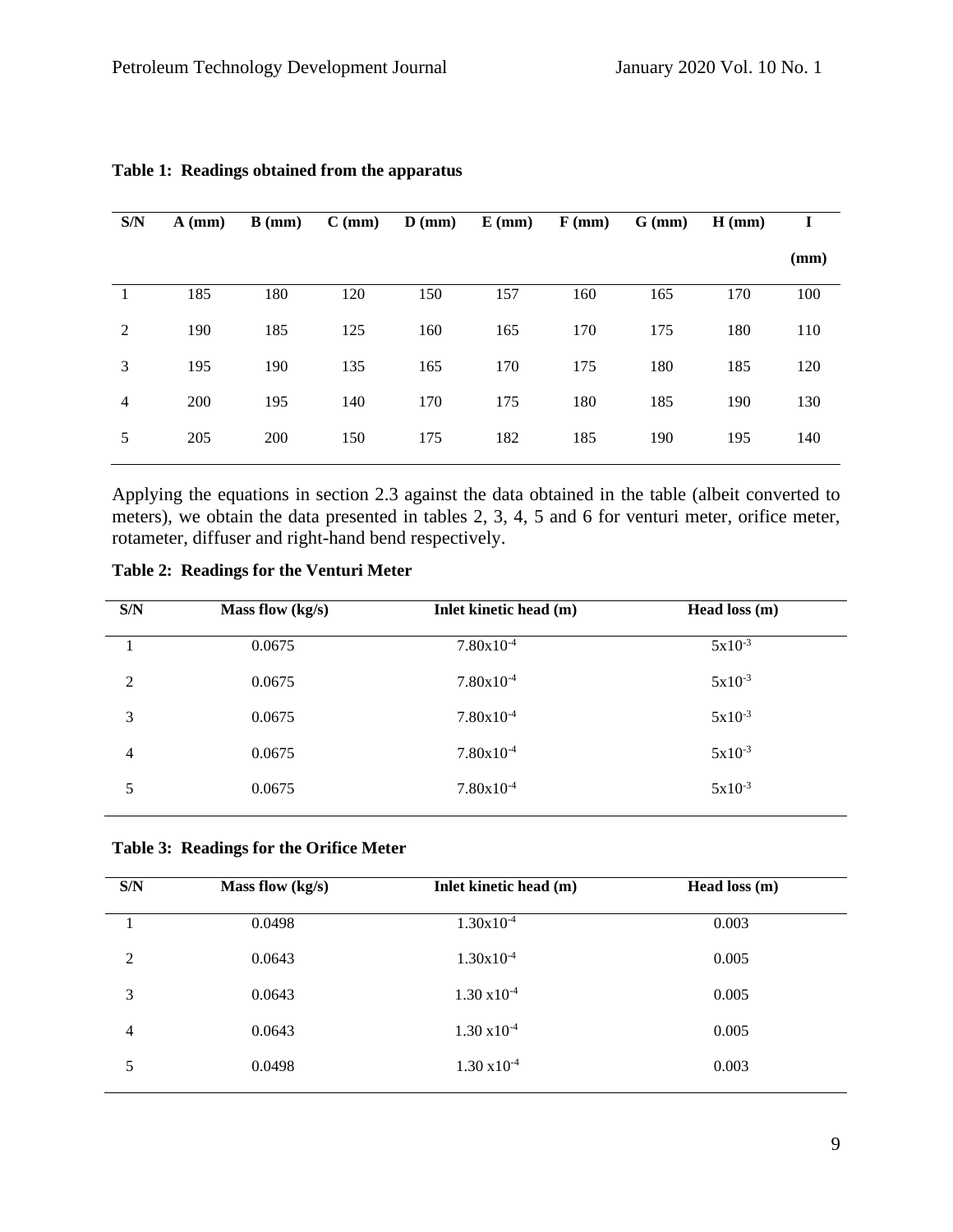| S/N | Mass flow $(kg/s)$ | Inlet kinetic head (m) | Head loss (m) |
|-----|--------------------|------------------------|---------------|
|     | 0.225              | $1.092x10^{-2}$        | 0.070         |
| 2   | 0.250              | $1.092x10^{-2}$        | 0.070         |
| 3   | 0.275              | $1.014x10^{-2}$        | 0.065         |
| 4   | 0.300              | $9.360 \times 10^{-3}$ | 0.060         |
| 5   | 0.325              | 8.580x10 <sup>-4</sup> | 0.055         |
|     |                    |                        |               |

**Table 4: Readings for the Rotameter**

**Table 5: Readings for the Diffuser**

| S/N            | Inlet kinetic head (m) | Outlet kinetic head (m) | Head loss $(m)$ |
|----------------|------------------------|-------------------------|-----------------|
|                | $4.68x10^{-3}$         | $2.925x10^{-4}$         | 0.1244          |
| $\mathfrak{D}$ | $5.46x10^{-3}$         | $3.413x10^{-4}$         | 0.1301          |
| 3              | $4.68x10^{-3}$         | $2.925x10^{-4}$         | 0.1394          |
| 4              | $4.68x10^{-3}$         | $2.925x10^{-4}$         | 0.1444          |
| 5              | $3.90x10^{-3}$         | $2.438x10^{-4}$         | 0.1537          |

## **Table 6: Readings for the Right-angled Bend**

| S/N            | Inlet kinetic head (m) | Outlet kinetic head (m) | Head loss $(m)$ |
|----------------|------------------------|-------------------------|-----------------|
|                | $7.80x10^{-4}$         | $4.875 \times 10^{-5}$  | 0.166           |
| $\overline{2}$ | $7.80x10^{-4}$         | $4.875 \times 10^{-5}$  | 0.176           |
| 3              | $7.80x10^{-4}$         | $4.875x10^{-5}$         | 0.181           |
| 4              | $7.80x10^{-4}$         | $4.875x10^{-5}$         | 0.186           |
| 5              | $7.80x10^{-4}$         | $4.875x10^{-5}$         | 0.191           |
|                |                        |                         |                 |

# **Evaluating mass flows against inlet kinetic head**

The linear representation of mass flow rate of the venturi meter, orifice meter and rotameter against inlet kinetic head is shown in figure 2. It illustrates that the interrelation of the rate of flow of the venturi meter can be conveniently curtailed because the fluctuation can be clearly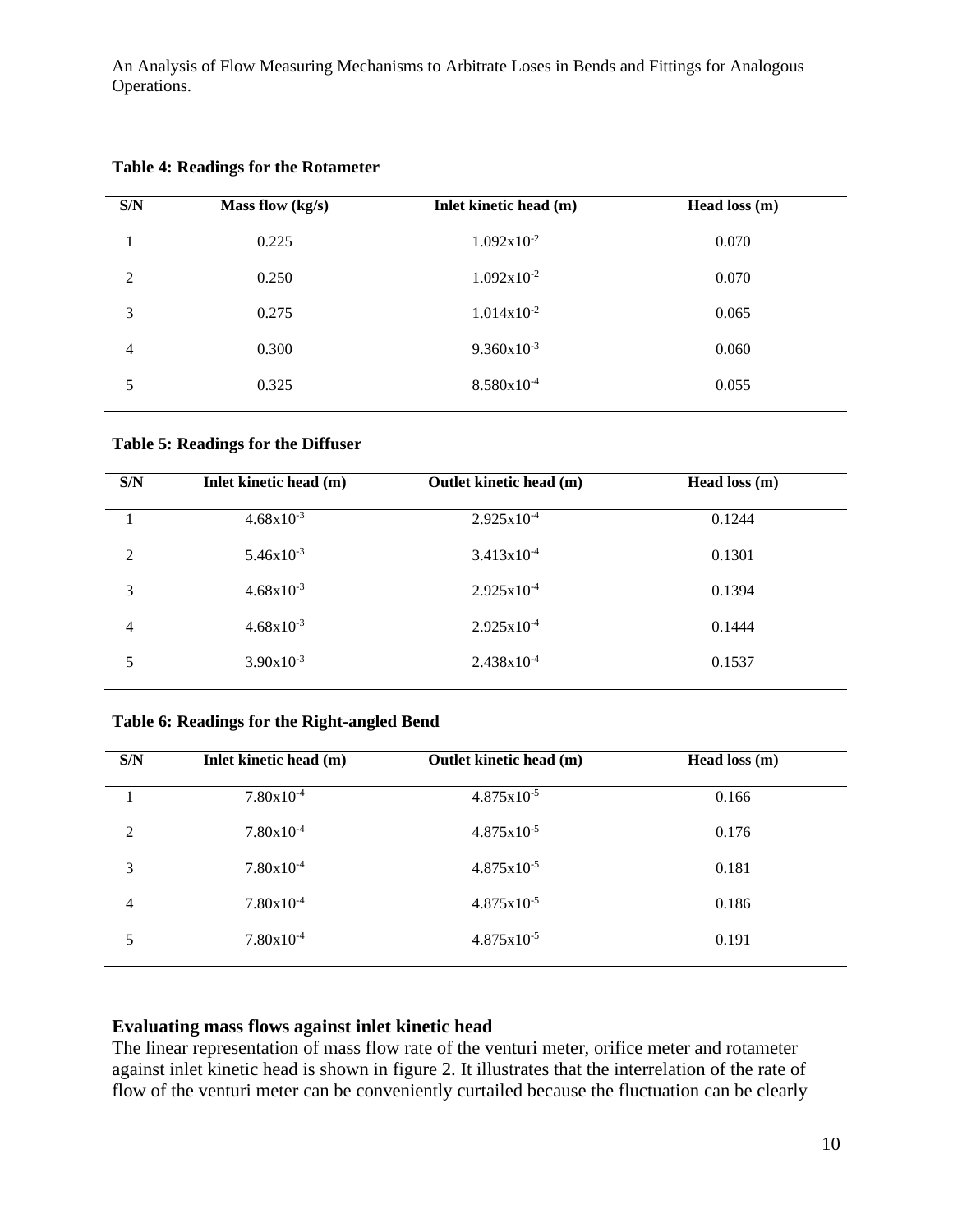anticipated. The rotameter's flow rate value can be curtailed although not as conveniently as the venturi meter whilst that of the orifice meter is least basically bridled.



## **Figure 2: The plot of Mass flow against Inlet Kinetic Head for Venturi meter, Orifice meter and Rotameter**

Furthermore, it can be observed from the plot in Figure 2 that limited variables exists in exactness of discharge measurements when comparing the orifice meter, rotameter, and the venturi meter. They are completely reliant on the same fundamentals. Discharge co-adjuvants and the rotameter appraisals are seriously dependent on the procedure by which the flow creates a Verna-contracta or factual nozzle of smaller sample area other than that of the constricting tube. This consequence is trivially cramped where a contained contraction occurs in a venturi meter but is symbolic in the orifice meter. The release coefficient of the orifice meter is also related to the actual position of the manometric tappings (E) and (F).

In contemplation of retaining the apparatus as compressed as feasible, the proportion twinge equipment in the vicinity of the Orifice meter was subjected to a reduction process. Therefore, some imprecision in the settled value of its release coefficients was expected. The difference in head loss betwixt the venturi meter and the orifice meter was significant. The orifice meter is easier to produce and use, for it is approximately easy to create a convenient orifice plate and embed it between two conduit rims which have been conveniently pressure tapped for the goal. Contrary to the characteristics of the orifice meter, the venturi meter is quite difficult to produce and convoluted to benefit the existing flow arrangement. However, the minimal head loss connected with the contained expansion taking place in the venturi meter gives it a clear dominance and advantage in its utilisation where the capacity to subdue flow losses may be minimal.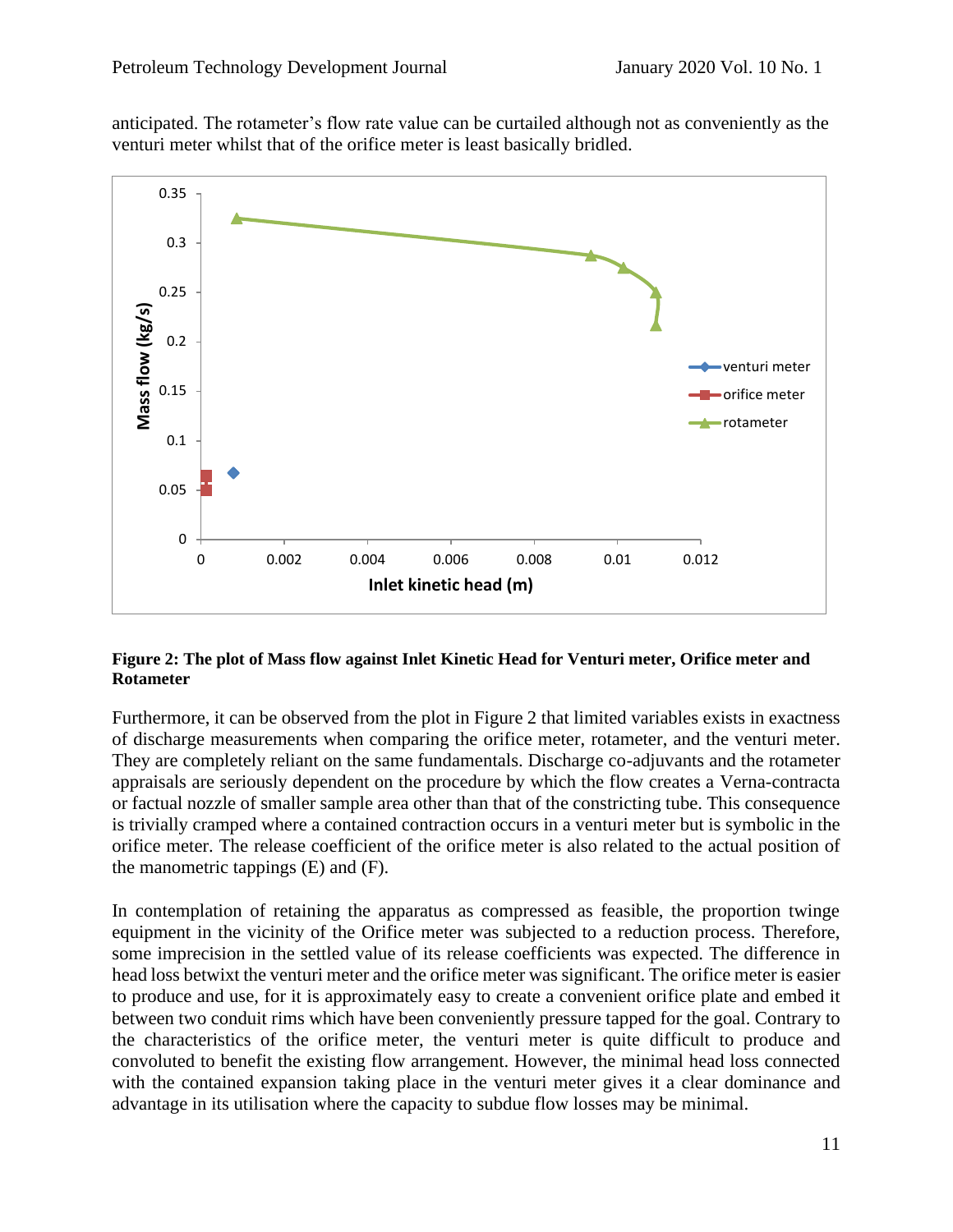## Evaluating head losses against inlet kinetic head

Rotameter and alternative instruments for flow measuring which reckons on the movement of floats in receded tubes may be chosen amidst an extensive range of conditions. They are considered to be proportionate to the Venturi meter from the viewpoint of head loss, although since the dimension of discharge is minimal, the ease of analysing the equipment may well recompense for the considerably higher head losses associated with its use. The head losses associated with the wide-angled diffuser and the right-angled bend are not abnormal. The head loss of the diffuser could be attenuated if the entire extension angle of approximately 50 degrees were curtailed to about 10 degrees. The right-angled bend loss can be considerably limited if the medium by which the water passes through was fabricated in the curvature of a circle having an extensive radius in contrast to the conduit bore encompassing the fluid. Flow arrangements that experience large losses are associated with unconstrained segment of the stream. The system should always be scrutinised for increases in outlined segments and anomalies in the direction of the flow as these aspects of the system are most susceptible with regards to head loss.



#### **Figure 3: The plot of Head loss/Inlet Kinetic head against Inlet Kinetic head of the Venturi meter, Orifice meter, Rotameter, Diffuser and Wide angled bend**

Figure 3 illustrates that the rotameter bids absolute values through the regulation of a float, this makes its regulation very apparent. Although owing to the rotameter having the topmost head-loss, its values are not entirely specific values because readings are interior 1% for the orifice and venturi meters, and they are around a value of 5% for the rotameter. The constant of setting-up, on the integral of the orifice is an immense edge although from the second outline (figure 3), a consistent interrelation for the rotameter and venturi meter and a moderate dynamic relation for